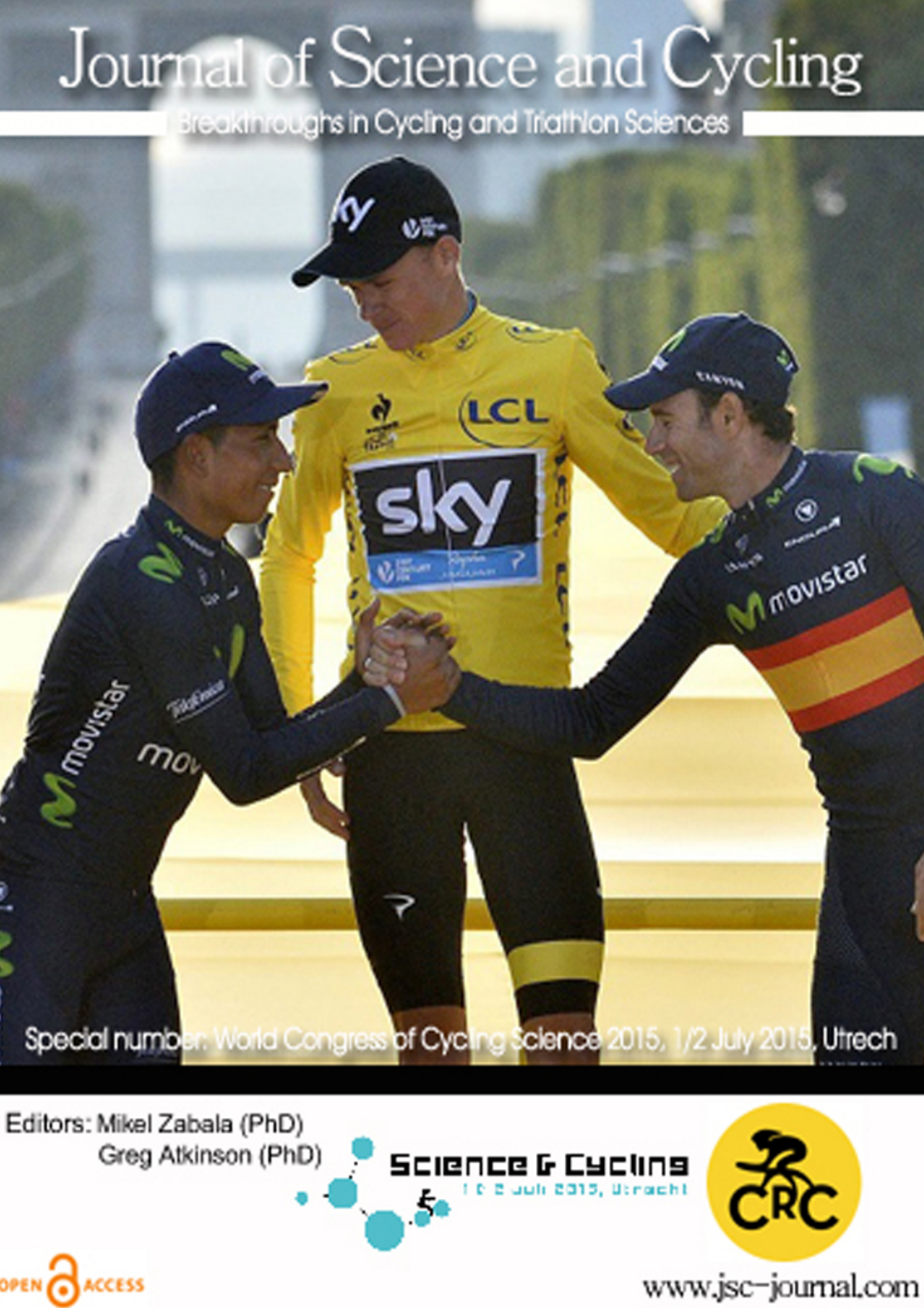## BOOK OF ABSTRACTS **Open Access**

## Thresholds in ventilation, cerebral and muscle oxygenation, and muscle activity during incremental cycling exercise

**David Nichols<sup>1</sup>** \***,Sebastien Racinais<sup>1</sup> , Martin Buchheit<sup>2</sup> , Olivier Girard<sup>3</sup>**

## **Abstract**

**Introduction:** Cycle time-trial performance is a function of the highest sustainable power output. The first (VT-1) and second (VT-2) ventilatory thresholds are practical tools for coaches and athletes to set training zones and exercise intensity. Specifically, VT-2 is closely linked to critical power, a primary determinant of endurance performance. The cascade of physiological events in the organs responsible for power production accompanying these respiratory thresholds remains contentious and yet to be fully characterized. Electromyographic (EMG) thresholds have been identified in leg muscles during incremental exercise while near infrared spectroscopy (NIRS) has revealed thresholds in both muscle deoxygenation and cerebral oxygenation towards the end of an incremental exercise test. However, the relative timing of the different muscle and brain oxygenation and muscle electrical activity responses to each other is unclear.

**Purpose:** The aim of the present study was to examine the thresholds of cerebral and muscle oxygenation, along with muscle electrical activity during a ramp exercise test in relation to VT-1 and VT-2.

Methods: Twenty-five recreational cyclists (mean±SD: age 37±8yrs, body mass 78±13kg, height 178±8cm, VO<sub>2</sub>max 53±8mL/kg/min) completed a ramp exercise test to exhaustion on an electromagnetically braked cycle-ergometer with a work rate increment of 25 W/min. Throughout the test, continuous measures of expired gas (breath-by-breath), prefrontal cortex and vastus lateralis (VL) oxygenation via NIRS, and EMG Root Mean Square activity for the VL, rectus femoris (RF), and biceps femoris (BF) muscles were recorded. Thresholds were defined by a double-linear model.

**Results:** The results are summarized in Figure 1. VT-1 and VT-2 occurred at 57 ± 6% and 81 ± 6% of the exercise, respectively. There was a threshold in both cerebral deoxyhaemoglobin and oxyhaemoglobin (56±13% and 56±8% of exercise, respectively) which were not significantly different from VT-1 (*P*>0.86, cohens *d*<0.1). Cerebral deoxyhaemoglobin further increased (87 ± 10% of exercise) while oxyhaemoglobin reached a plateau (86±8% of exercise) both significantly after VT-2 (*P*<0.05, *d*>0.8). Only one threshold could be identified for muscle parameters with a threshold in muscle oxyhaemoglobin (78±9% of exercise), attenuation in muscle deoxyhaemoglobin (80±8% of exercise), and increase in EMG activity of VL, RF and BF (89±5%, 82±14% and 85±9% of exercise, respectively). The thresholds in BF and VL EMG activity occurred after VT-2 (*P*<0.05, *d*>0.6).

**Conclusion:** The threshold in cerebral oxygenation parameters occurred at both VT-1 and VT-2. Conversely, the present investigation failed to support a role for VL muscle oxygenation and electrical activity at VT-1, but did display a threshold at or after VT-2. The changes in cerebral oxygenation and in BF and VL electrical activity occurred after VT-2, suggesting that the metabolic and ventilatory events characterizing this latter cardiorespiratory threshold may affect both cerebral and muscle oxygenation levels and subsequent muscle recruitment responses. These physiological mechanisms are important factors in describing key training concepts and performance capability; for instance critical power. Any marked rise in muscle recruitment above VT-2 or critical power will result in early onset of fatigue and limit exercise performance.